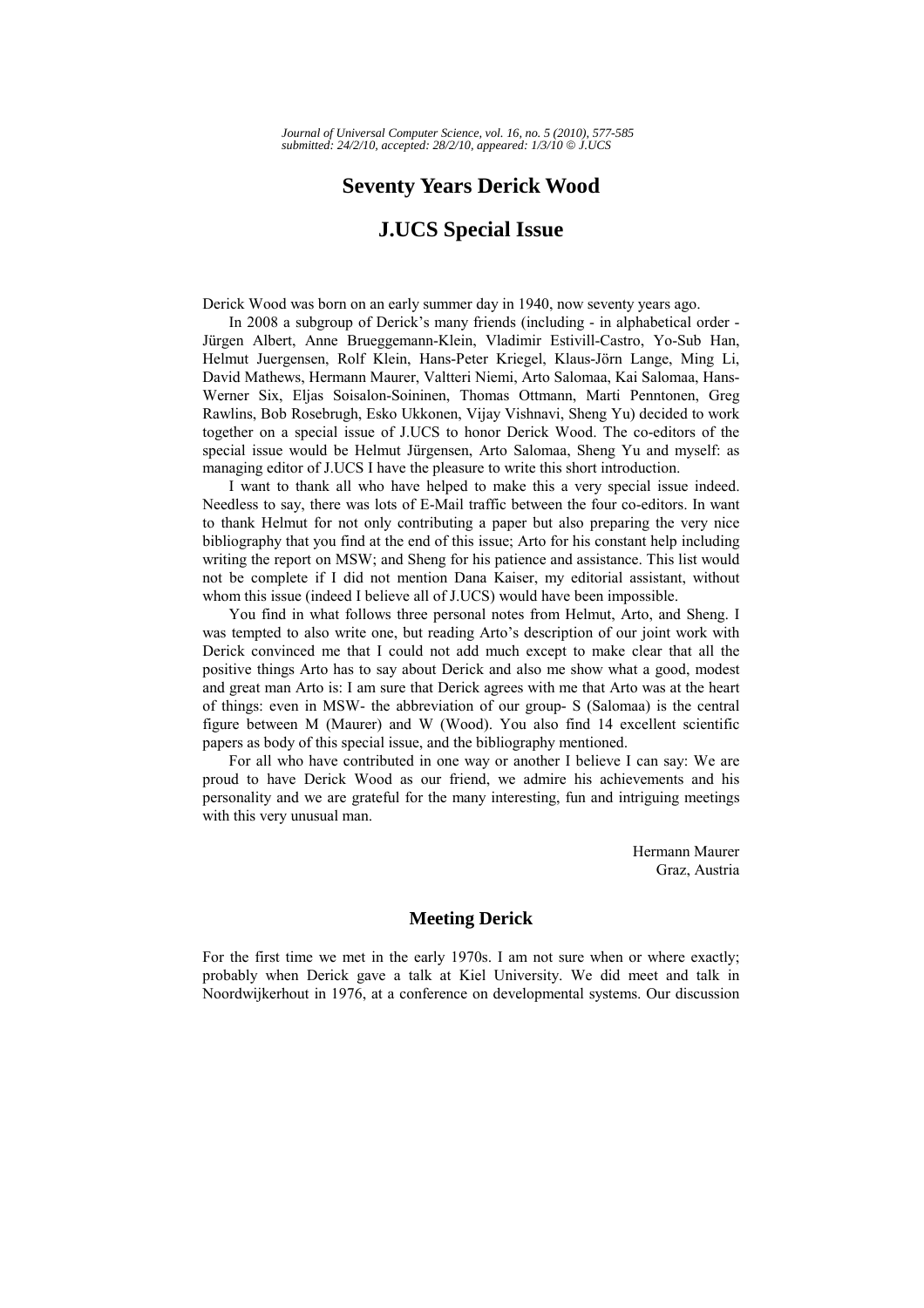was initiated by my paper on probabilistic L systems. I believe it was during ICALP in Turku in 1977 that Derick and I started to consider some detailed questions about such L systems. At that time I had just moved from Kiel to Darmstadt. Derick invited me for a visit to McMaster in Hamilton for the late winter in 1978. He was Head of the 'Unit for Computer Science', which I misread as 'Unit 4, Computer Science'; despite Derick's efforts, McMaster did not have a Department of Computer Science until he left for Waterloo; and even after that the climate for Computer Science at McMaster was not completely benign. This visit of 1978 was the first of several visits until I moved to Canada in 1983: they lead to a few joint publications on Markov controlled L systems and on Towers of Hanoi. Through Derick I met David Matthews and Karel Čulik from Waterloo.

Through Derick I learnt much about the peculiarities of life in Canada. After all, my visit in 1978 was only my second one to North America (the first one had been to London, Ontario, in 1976): On a weekend I spent much of the time travelling, by car, to what I considered Northern Ontario. I mentioned this to Derick upon my return. Where did you go? Oh, Algonquin Park. A big laugh - you did not even leave the south! To help readers less familiar with the Canadian geography: Hamilton or London is at about 43°, Algonquin is at about 46°, Rome, Italy, is at about 42° and Berlin, Germany, is at about 52°.

I also learnt how to make room for research from Derick, so as not to drown in daily duties: a visit to the library once every week to look at new issues of journals and new books; in addition, one full research day every week with which not even administrative emergencies were allowed to interfere. These were extremely useful strategies during my tenures as chair and dean in Darmstadt.

My next visits took me to Hamilton, Waterloo and London. I remember a meeting which Derick, Karel and I had planned in Waterloo in early April. I had returned from a trip to London by car and stayed in a then famous old hotel - the Walper - in the centre of Kitchener. On that day a blizzard shut down all of southern Ontario. Derick never made it from Hamilton; I was unable to get to the university; Karel arrived on skis at my hotel in the evening.

Summer of 1982: Derick had just moved to Waterloo. We spent my sabbatical in Canada, first in London, then in Waterloo. Karel was still in Waterloo; Arto Salomaa was visiting; Jozef Gruska had just been there. I was also working with John Brzozowski and David Matthews. At that time systolic automaton systems had just been invented. Several papers resulted from joint work during that period including some on systolic automata and, in particular, one on the foundations of cryptography with David; our contribution to the present volume is a continuation of that paper. When sifting through my files I also found the draft of a joint paper with David and Derick on 'super-sharks and sub-fish' and notes on joint work with Derick on generalized Towers of Hanoi.

We (the visitors), Karel and Derick and a few other colleagues at Waterloo gave all their typing material to one secretary in the department. She was also given flowers. Mary and Derick married a few years later and I was happy to attend their wedding.

Derick also visited me in Darmstadt and Potsdam - we travelled together on the Rhine in the early 1980s. In 1999, I organized WIA, the 4th in a workshop series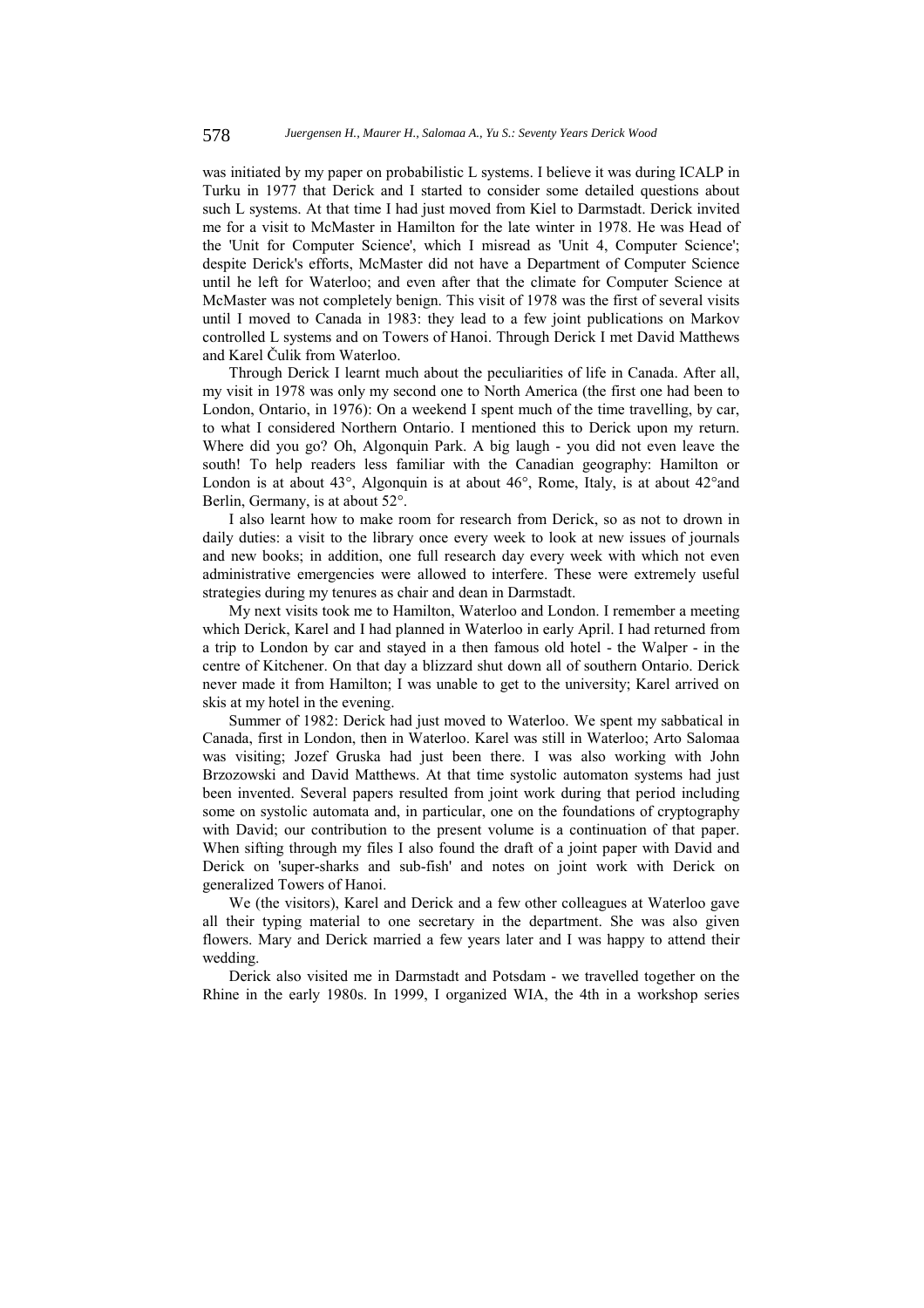which Derick had initiated, renamed later into CIAA, in Potsdam, Germany. This time we travelled on the Havel river, under Glienecke bridge and past many historical places which had been inaccessible ten years earlier.

In 1982 and again in 1983, when we moved to Canada, we lived in Derick's house for a few weeks. We got to know Sheng there in 1983; he had just arrived in Canada for PhD studies with Karel. Derick left Waterloo to join Western in London in 1992, but moved on to Hong Kong soon thereafter in 1995. Our research paths had turned into different directions already about 1990 and, with us both deeply immersed in administration and teaching, little time was left for discussing research; at least, on some, albeit too few, occasions all of us got together socially.

The true, vivid and highly spirited Derick as we have known him for nearly forty years - we met and talked several years ago for the last time. This collection of essays is intended to provide an opportunity for Derick to meet us, his friends, colleagues and former students again.

> Helmut Jürgensen London, Canada

#### **Recollections about MSW**

## **Dedicated to MSW3, Derick Wood**

The MSW group, *Hermann Maurer, Arto Salomaa, Derick Wood* was some time ago very active and successful scientifically. One can perhaps say that it has been one of the most successful and happy triples of scientific collaboration. This special issue is a suitable place to go back to the MSW years and recall some highlights, without trying to be exhaustive in any sense.

Between us we were called MSW1, MSW2 and MSW3, and we were also wearing T-shirts with those names. Here we mostly refer to the three persons as M, S and W. May 1975 can be considered as a starting point. Then M and S worked on "L forms", grammar forms for Lindenmayer systems. (Grammar forms, initiated by Seymour Ginsburg, was a hot topic those days.) S and W had worked earlier together, so it was an immediate idea to form a triple. The cooperation kind of faded out around 1984, although there was an MSW paper still in 1991. Why it faded out was explained by saying that we got more involved with other MSW: Hermann with *Mupid* (of course everybody remembers this important forerunner of networked microcomputers), Arto with *Sauna* and Derick with *Wife*. The period between 1975 and 1984 was filled with active, sometimes hectic, cooperation. We really worked hard and were enthusiastic.

Altogether 30 MSW papers were published in main journals, including two in *J.ACM*. We will return below to the statistics. We also presented the stuff in many conferences, although rather seldom all three of us were present. As a matter of fact, we always worked as follows. Two of us got together in the other's place and wrote the paper. Later the third one checked it. We don't recall a single instance where we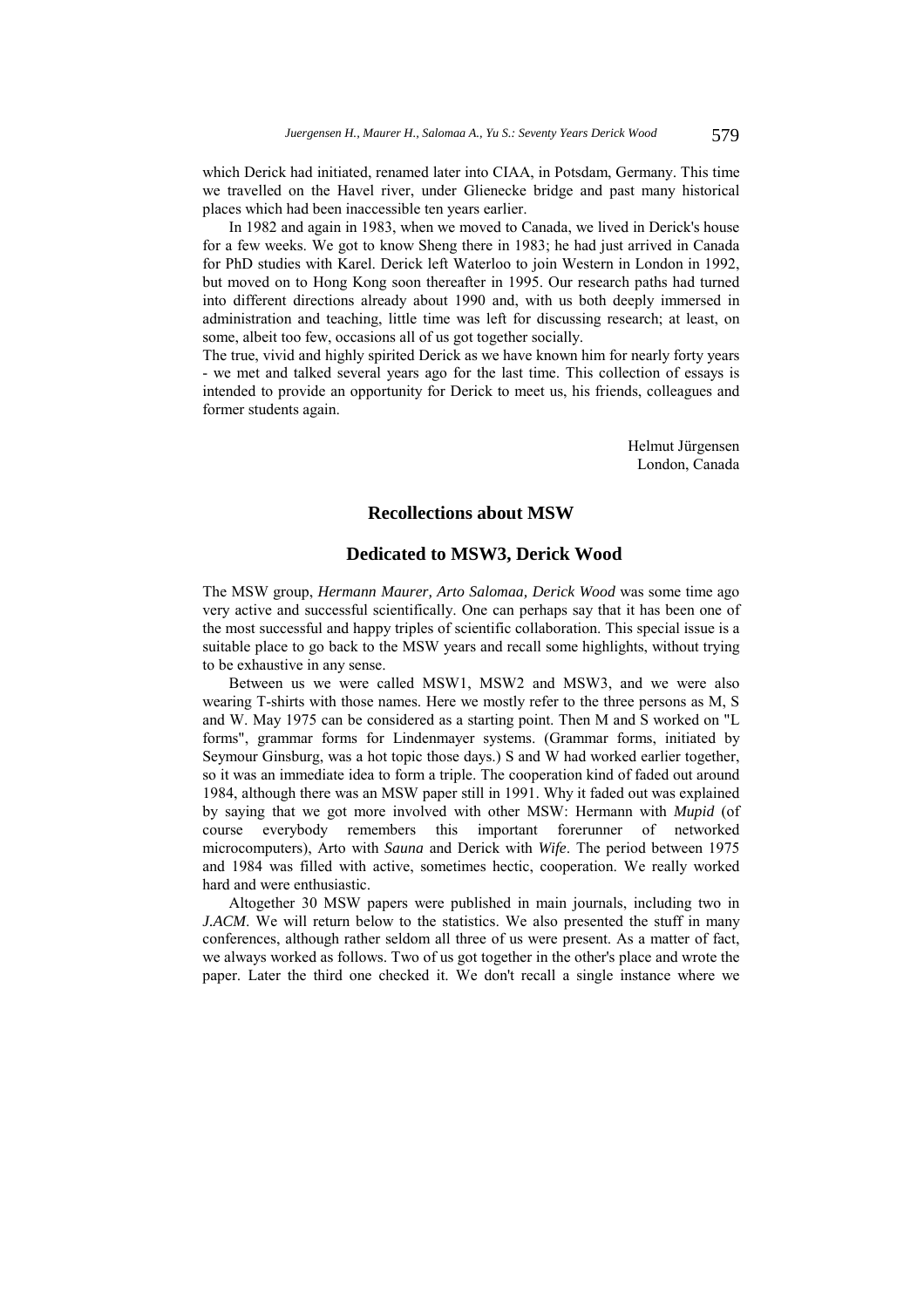would have produced a paper when all three were present. But each of the combinations MS, MW, SW met at least once a year.

When two of us were together, we realized how much more we could produce together than alone. Somehow the members complemented each other. A new idea usually comes from an individual but the partner is essential in the further development. He can often immediately tell whether the idea is nonsense. If you work alone, you can spend days in a blind alley. Another factor that made the MSW work so fruitful and pleasant was that nobody ever counted the amount of work he did. Everybody tried his best and did not worry that the amount of work was evenly distributed.

Those days it was difficult to get travel money. Most of the time the guest stayed in the host's home. This of course meant that working days could be some 14 hours. Many memorable and nice happenings come to mind.

When we were in Finland, the work continued also in sauna. Indeed, we used to speak of "three-sauna problems" instead of ``three-pipe problems" of SherlockHolmes. We used to say that the arteries in your brain get really open in sauna. However, beer surely closes them. One of our nice results was obtained when W was on antibiotics because of an ear infection. Then we could not take beer in sauna.

W liked to stay in S's country home. We still call the middle room upstairs "Derick's room". The place is very quiet, no traffic or people nearby. Still during the summer W used to complain about the "terrible noise" during the night. The bees started their activities in apple trees already around 2 a.m. because it was so light. W got up latest at 6 and had a good time with S's mother-in-law although they had no common language.

Another time S noticed an error that affected both our ongoing and already published work. How to proceed? Time to go to sauna! There M started to talk like an oracle. Everything was settled, and the published paper corrected.

Our friend Grzegorz Rozenberg and S firmly believe that ``M-quality" is the best there can be in hospitality or organizing various events. S surely experienced this during MS-gatherings: special huge coffee cup, trips to the very good "Altes Fassl" sauna and a delicious Holstein Schnitzel afterwards. M even found, by some magic, S's favorite slippers lost some months earlier in a different location.

W used to have students from exotic countries living in his house. Often they brought from their homes some food and spices. When S was eating, he took quite a generous amount of sauce from a jar bearing an etiquette of some customary American company. Nobody said anything. Heroically S ate his food although even a small amount of the stuff brought hellish fire in his mouth. Later he learned that some hot witch stuff from Trinidad just happened to be, very misleadingly, in that jar. The following night S had nightmares and peculiar dreams. In one of them S and W were sitting in the train from Bolton to Blackpool. (W comes from Lancashire, and S and W often talked about Bolton and Blackpool football teams.) W presented some ideas concerning the problem S and W had been working on. In the morning S remembered the ideas. They were good. The result used to be called ``The Bolton-Blackpool Train Theorem".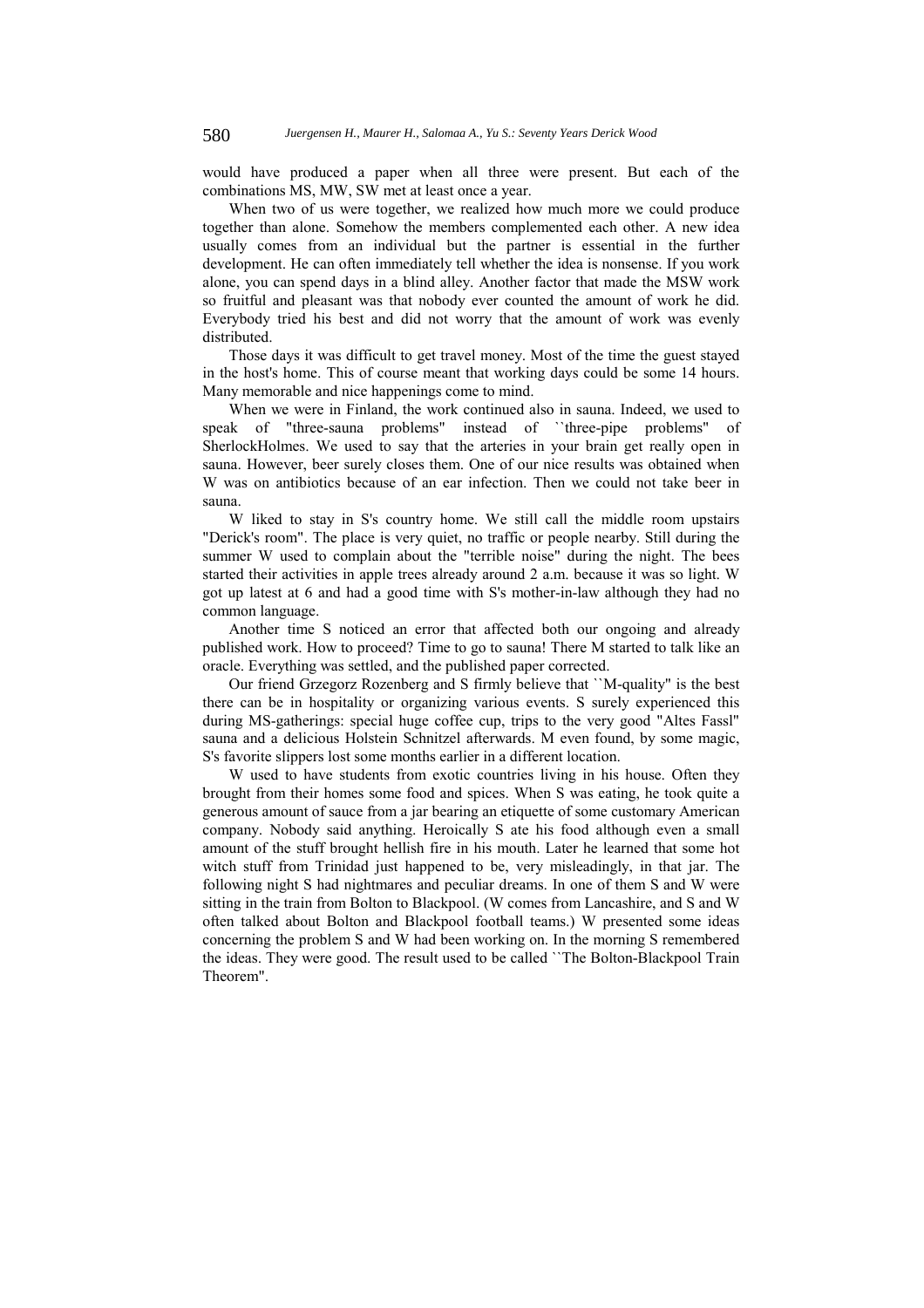The work on language interpretations produced beautiful pictures resembling flowers when the mathematics involved was depicted. (Incidentally, many of these results were rediscovered much later by graph theorists who presented them within the framework of graph morphisms.) There were difficult problems concerning density. S proposed going to a florist with a question*: I am looking for flowers that grow so densely that it is even theoretically impossible to plant a new flower between two already existing ones*. W succeeded in preventing him. Later Emo Welzl solved the problem.

Most of MSW work on grammar forms and L forms is summarized in the last chapter of Volume I of the *Handbook of Formal Languages*. Other topics studied were normal forms for context-free grammars, pure grammars, L codes and number systems. The work appeared in the following journals.

- Information and Control, Theoretical Computer Science; 5 papers each,
- Journal of Computer and System Sciences, RAIRO/Theoretical Computer Science; 3 papers each,
- ACM Journal, SIAM Journal of Computing, Mathematical Systems Theory, Discrete Applied Mathematics, Acta Informatica, International Journal of Computer Mathematics; 2 papers each,
- Information Processing Letters, Annals of the Finnish Academy of Sciences; 1 paper each.

We conclude with a song presented during ICALP'77. Apart from MSW, the persons mentioned are Aristid Lindenmayer, Grzegorz Rozenberg, Thomas Ottmann and Kai Salomaa.

> *On Finnish Sauna (Melody: Oh Susanna)*  Adapted by MSW1 and MSW3 for MSW2

We have come from over all the world / with towels on our knee We have gone to Arto and Turku / in Sauna there to be. Oh Finnish Sauna / o do we wait for ye we have come from over all the world / with towels on our knee.

In Finland it's the king who reigns / in Tarzan's home it's Jane L forms, L systems, L people / oh what a lovely game. Oh Finnish Sauna / o do we wait for ye we have come from over all the world / with towels on our knee.

Bolgani had a great idea / but also too much rye His problems they could soon be solved / 'cause sauna heat was high. Oh Finnish Sauna / he cannot wait for ye he came from Utrecht and Antwerp / with towel on his knee.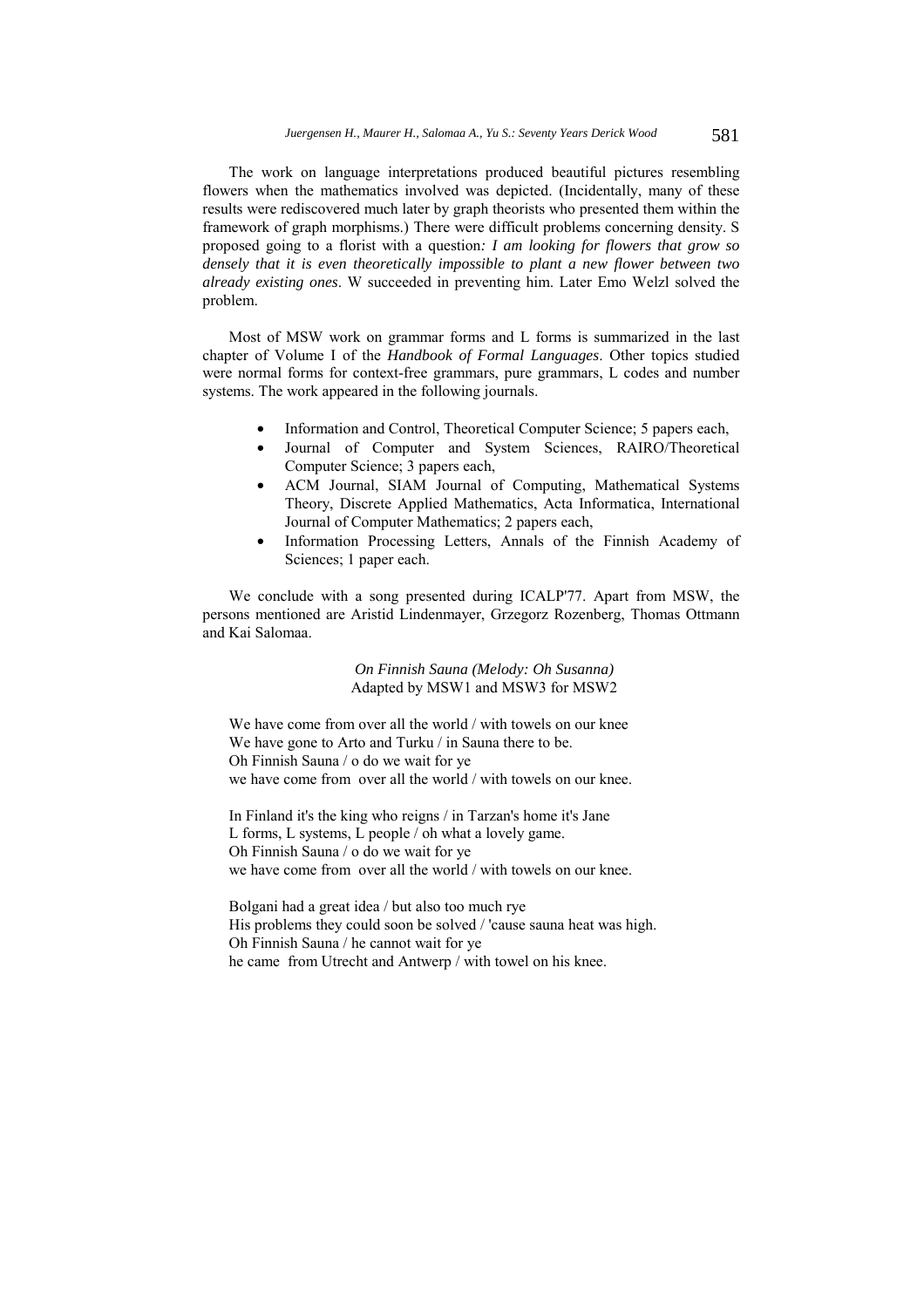A Wood he cannot swim that well / is rotten and not dry His problems they could soon be solved / 'cause sauna heat is high. Oh Finnish Sauna / he cannot wait for ye he's come from Lower Canada / with towel on his knee.

Then Hermann says he'll go to Graz / we really don't know why His problems they will soon be solved / 'cause sauna heat is high. Oh Finnish Sauna / he cannot wait for ye he's come from Karlsruhe / with a towel on his knee.

Now Thomas joined the L form gang / that makes him a great guy His problems they will soon be solved / 'cause sauna heat is high. Oh Finnish Sauna / he cannot wait for ye he's come from Western Germany / with towel on his knee.

And Aristid created K / this was no such good try Therefore he then proposed an L / in sauna heat so high. Oh Finnish sauna / he cannot wait for ye he has come from Utrecht in Holland / with towel on his knee.

There was a young photographer / his name was L.L.Kai His problems were increased a lot / 'cause sauna heat is high. Oh Finnish Sauna / he does not wait for ye whenever he is asked to go / he says "oh no not me".

When opening the conference / friend Tarzan wore a tie His problems they will soon be solved / cause sauna heat is high. Oh Finnish Sauna / he cannot wait for ye he wants to be there all the time / but this can never be.

> Arto Salomaa Turku, Finland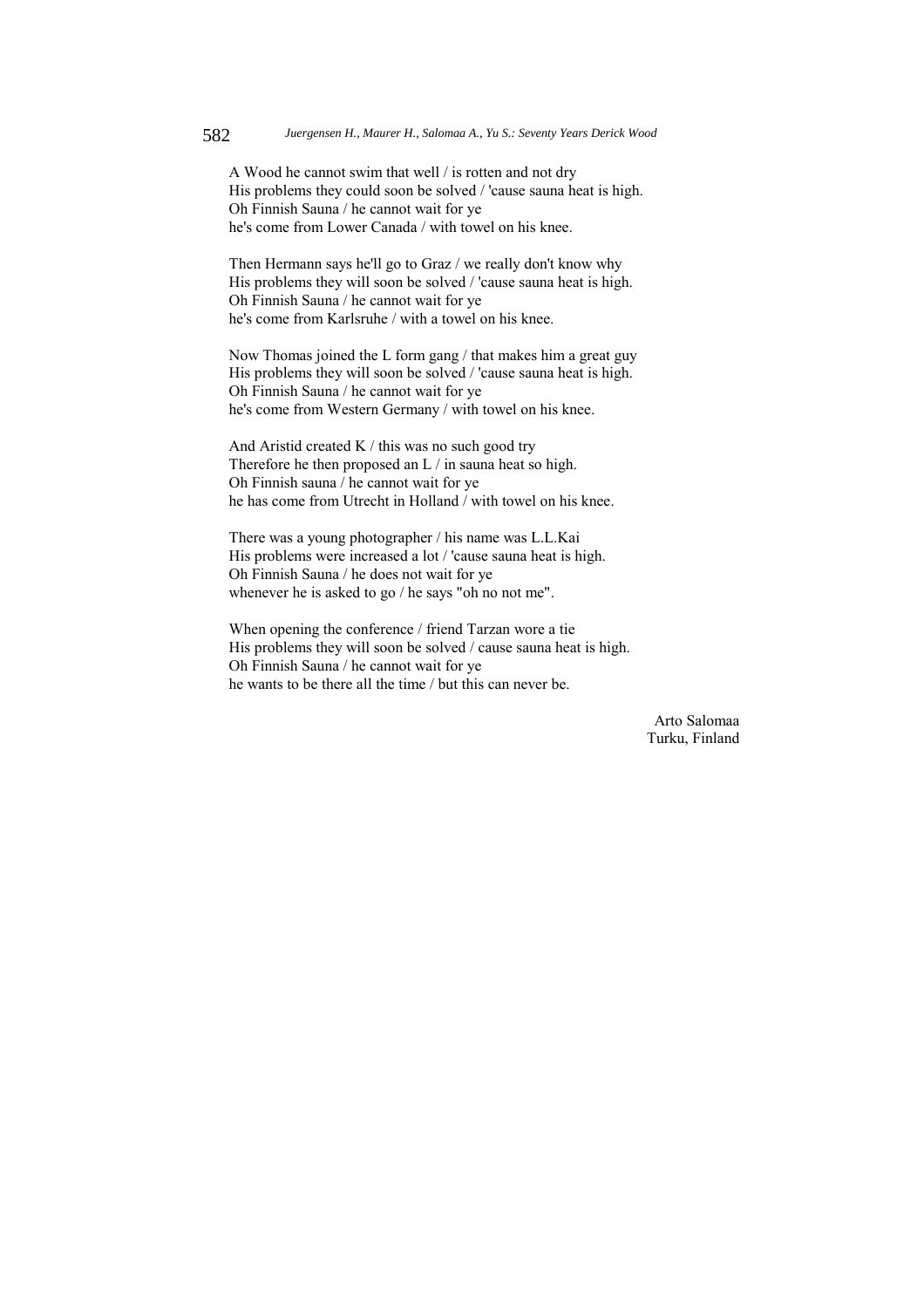

*Standing Persons l.t.r.: Salomaa, Wood, Maurer, MSW2 and MSW3 singing the above Sauna-song for MSW1* 



*MSW working together on EOL Forms in 1979*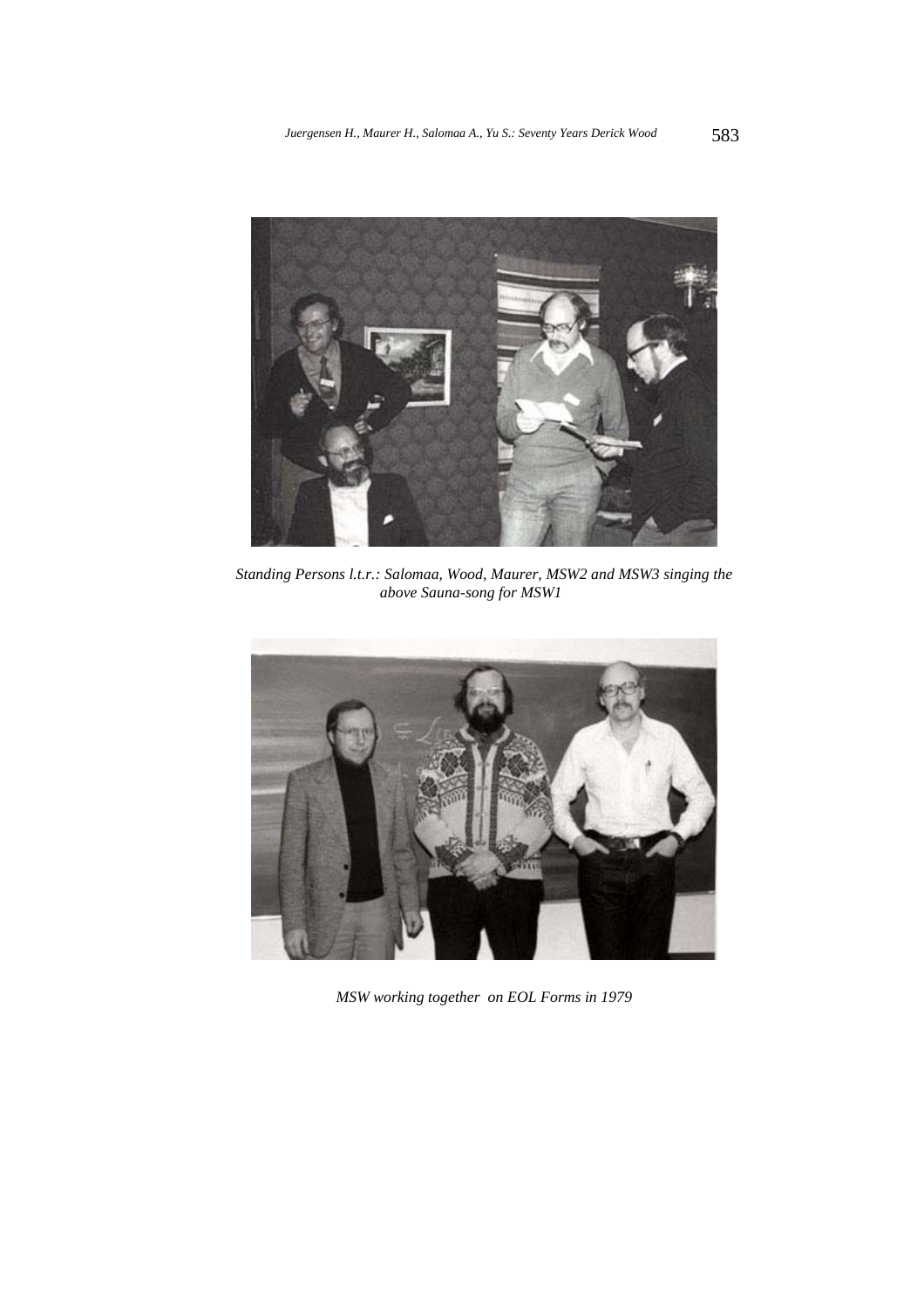### **Derick: My Teacher, Colleague, and Friend**

I have known Derick for almost thirty years. I first met Derick in 1983 when I was a PhD student at the University of Waterloo. I had already heard about him through Arto Salomaa and was considering him as a potential supervisor of my PhD thesis. Although he did not become my supervisor, we were pretty close both academically and socially. He was on my thesis advisory committee and I rented a room in his house for two years. Later he moved to the University of Western Ontario. We became colleagues at the Department of Computer Science there. We had a joint NSERC (Natural Science and Engineering Research Council of Canada) Strategic grant and had a number of joint research work there. We started the CIAA (WIA) conference series when he was still officially at Western but on leave at Hong Kong University of Science and Technology. We kept seeing each other either in Hong Kong or in Canada almost every year after he moved to Hong Kong.

During the period of time when Derick was with the University of Waterloo, his main research area was in algorithms and computational geometry. However, he was also writing his book in theory of computation (entitled *Theory of Computation*) then. Quite often he talked to me about his book and asked me to provide examples for certain problems in the book. He spent quite much time in writing the book, which was very well written and was popular as a textbook in a number of universities.

When Derick was with the University of Western Ontario, his research interests gradually shifted back to automata and formal language theory. We two jointly applied successfully for an NSERC Strategic Grant for automata implementation, especially the development of the Grail system, which is a computational system for formal language objects. The grant was very important for the development of the Grail project at that time and the Grail+ project later.

Another important collaboration between Derick and me was the creation of the conference series of CIAA (International Conference on Implementation and Application of Automata). It was initially named WIA (Workshop on Implementing Automata) because we thought that the name ``Conference on Implementing Automata'' (CIA) would not be a good idea. Later in 2000, we changed the name to CIAA. The initial suggestion of the conference was raised by Darrell Raymond who was a Postdoc supported by the NSERC strategic grant held by Derick and me. Darrell first discussed with me about the conference. Both of us were very enthusiastic about the idea. We then discussed the idea with Derick. He strongly supported the idea. We successfully organized the first conference in 1996 at Western. Since then, the conference has taken place in many different countries in North America, Europe, Africa, Asia, and Australia. The conference provides a forum for researchers to present their results in automata application and implementation, which is an important new direction in automata and formal language research. Note that automata theory was very much motivated by applications in the 1960's and 1970's. However, automata implementation was rather straightforward then since the sizes of the automata used in applications were relatively small. In recent years, many new applications of automata have appeared in natural language and speech processing, software engineering, parallel processing, etc. Automata used in those applications can